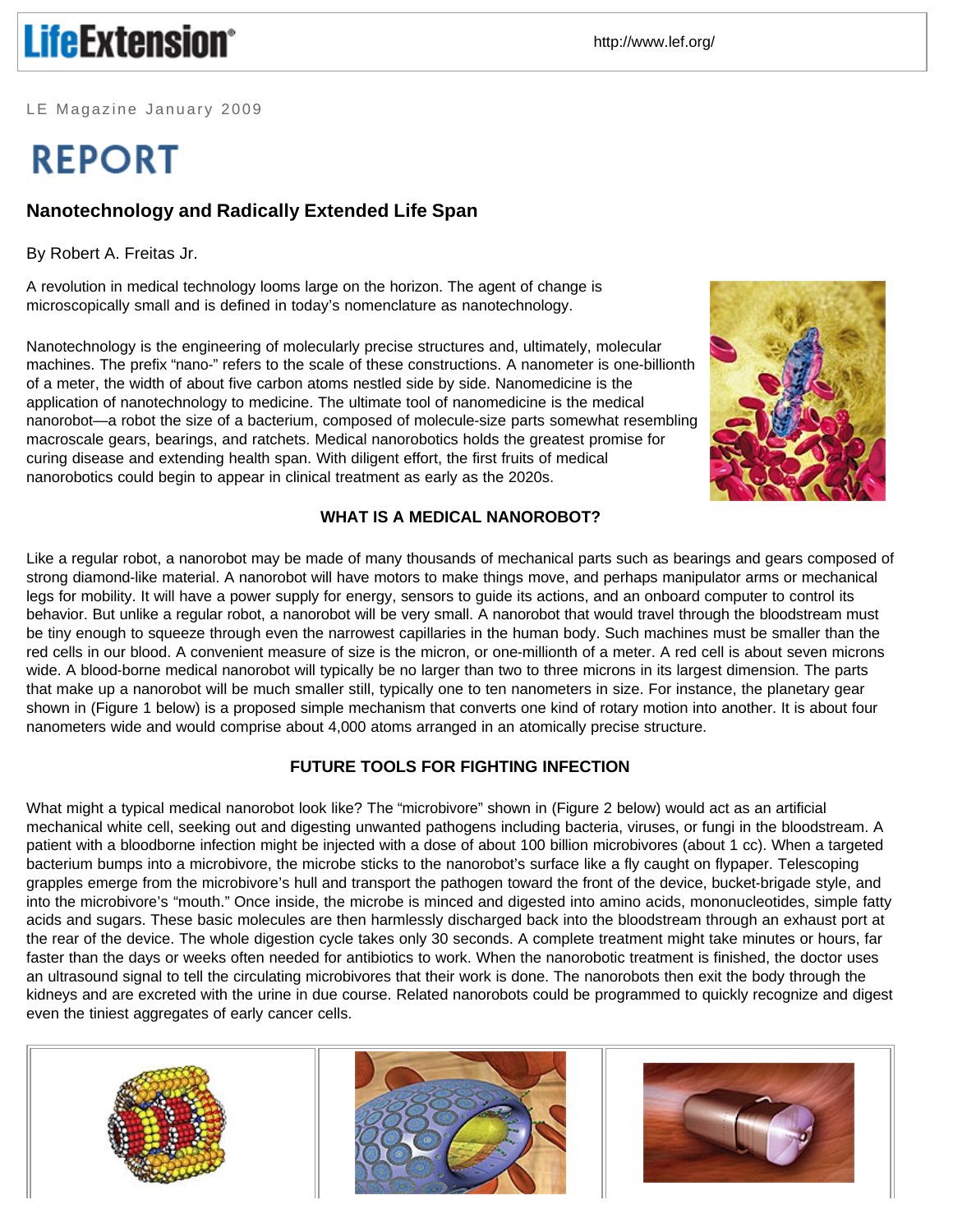

### **REPLACING WORN-OUT OR DAMAGED CELLS**

Medical nanorobots could also be used to perform surgery on individual cells. In one procedure, a nanorobot called a "chromallocyte" (Figure 3 above), controlled by a physician, would extract all existing chromosomes from a diseased cell and insert fresh new ones in their place. This process is called chromosome replacement therapy. The replacement chromosomes are manufactured earlier, outside of the patient's body, using a desktop nanofactory that includes a molecular assembly line. The patient's own individual genome serves as the blueprint to fabricate the new genetic material. Each chromallocyte is loaded with a single copy of a digitally corrected chromosome set. After injection, each device travels to its target tissue cell, enters the nucleus, replaces old worn-out genes with new chromosome copies, then exits the cell and is removed from the body. If the patient chooses, inherited defective genes could be replaced with non-defective base-pair sequences, permanently curing any genetic disease and even permitting cancerous cells to be reprogrammed to a healthy state. Perhaps most importantly, chromosome replacement therapy could correct the accumulating genetic damage and mutations that lead to aging in every one of our cells.

#### **BUILDING AN EXCITING FUTURE**

Right now, medical nanorobots are just theory. To actually build them, we need to create a new technology called molecular manufacturing. Molecular manufacturing is the production of complex atomically precise structures using positionally controlled fabrication and assembly of nanoparts inside a nanofactory. The first experimental proof that individual atoms could be manipulated was obtained by IBM scientists back in 1989 when they used a scanning tunneling microscope to precisely position 35 xenon atoms on a nickel surface to spell out the corporate logo "IBM" (Figure 4 above). Similarly, inside the nanofactory simple feedstock molecules such as methane (natural gas), propane, or acetylene will be manipulated by tiny probe tips to build atomically precise structures such as the nanoscale gear shown in (Figure 1 above).

Here's how it will work. A nanoscale tool with a chemically reactive tip is brought into physical contact with a workpiece. The tip mechanically forces a chemical bond to form at a specific place between existing atoms on the workpiece and one or more feedstock atoms that are temporarily bound to the tool. Withdrawing the tool mechanically breaks the bond between feedstock and tool, leaving the feedstock atoms on the workpiece, a process called mechanosynthesis (Figure 5 above). The tool is then recharged with fresh feedstock and is ready to go again. Such a tool is conceptually similar to the more familiar case of a magnetized screwdriver that holds a screw. After the screw is rotated into a hole on a workpiece by turning the screwdriver, withdrawing the screwdriver leaves the screw in the hole because it is held there more tightly than its relatively weak magnetic attraction to the screwdriver tip.

With my scientific colleagues, we have done extensive analysis and very sophisticated quantum chemistry computer simulations (e.g., Figure 5 above) of a large number of potential tooltips and reaction sequences. We recently published the first description of a complete set of tools and positionally controlled reactions that should enable us to build small bits of perfect diamond crystal. Future extensions of these tools and reactions should let us move on to more complex nanoscale diamondoid objects such as the nanoscale gear (shown in Figure 1 above). In 2005, I published the first practical proposal for building a mechanosynthetic tooltip that was the subject of the first mechanosynthesis patent ever filed. With a colleague in 2008, I submitted the second mechanosynthesis patent ever filed, describing additional techniques for building more tooltips.

Several years ago, Ralph Merkle and I founded the Nanofactory Collaboration to coordinate a combined experimental and theoretical R&D program to design and build the first working diamondoid nanofactory. This long-term effort must start by developing the initial technology of positionally controlled mechanosynthesis of diamondoid structures using engineered tooltips and simple molecular feedstock. Our Collaboration has led to continuing efforts involving direct collaborations among 23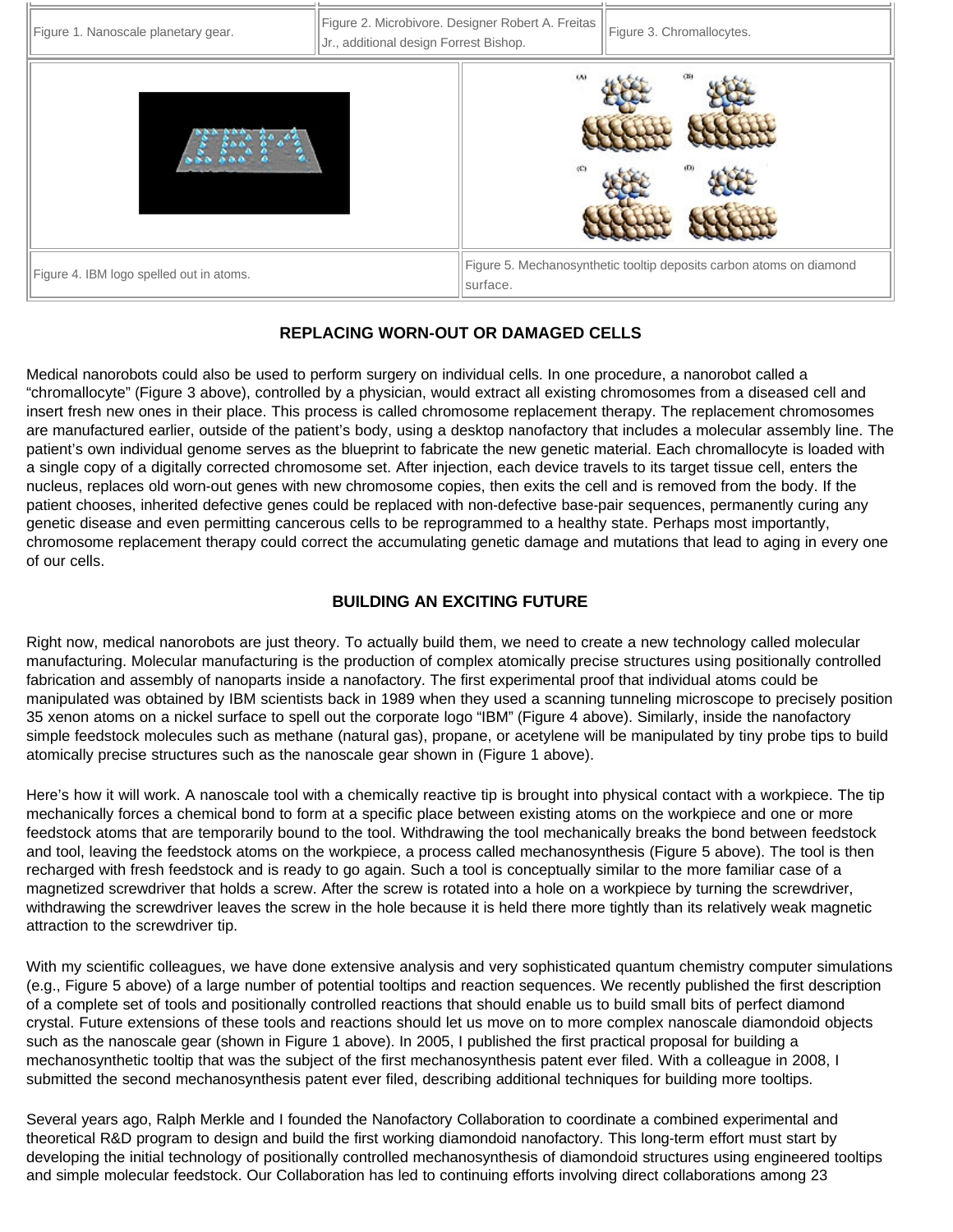researchers and others, including 17 PhDs or PhD candidates at nine organizations in four countries – the US, UK, Russia, and Belgium. A dozen peer-reviewed papers are published or in progress as of 2008.

## **WHAT YOU NEED TO KNOW: LIFE EXTENSION AND MEDICAL NANOROBOTICS**

• Nanotechnology is the engineering of molecularly precise structures and, ultimately, molecular machines.

- Nanomedicine is the application of nanotechnology to medicine. The ultimate tool of nanomedicine is the medical nanorobot—a robot the size of a bacterium, composed of molecule-size parts.
- Medical nanorobotics holds the greatest promise for curing disease and extending health span.

• Current developments in nanomedicine will ultimately lead to the design and manufacture of medical nanorobots for life extension, possibly by the 2020s.

But now it's time to put our theories to the test. After working closely for three years with Philip Moriarty, one of the leading scanning probe microscopists in the UK, our international colleague is now undertaking direct experiments to build and validate several of our proposed mechanosynthesis tooltips in his laboratory. We are also preparing a research program proposal of our own to solicit additional funding from various US public or private sources to support further mechanosynthesis-related experimental and theory work on a greatly accelerated schedule. We expect these efforts will ultimately lead to the design and manufacture of medical nanorobots for life extension, possibly during the 2020s.

We are grateful to the Life Extension Foundation for contributing monies to help fund our research during the embryonic stages of this project's development. © 2008 Robert A. Freitas, Jr. All Rights Reserved.

If you have any questions on the scientific content of this article, please call a Life Extension Health Advisor at 1-800-226-2370.

Useful Websites

- 1. Personal website of Robert Freitas: http://www.rfreitas.com.
- 2. Nanomedicine website: http://www.nanomedicine.com.
- 3. Nanofactory Collaboration website: http://www.MolecularAssembler.com/Nanofactory.
- 4. Nanomedicine Art Gallery: http://www.foresight.org/Nanomedicine/Gallery/index.html.

The Life Extension Foundation has contributed funding to support the work of Robert Freitas.

#### **ROBERT FREITAS IS SENIOR RESEARCH**

Fellow at the Institute for Molecular Manufacturing (IMM) in Palo Alto, California, and was a research scientist at Zyvex Corporation (Richardson, Texas), the first molecular nanotechnology company, during 2000-2004. He received BS degrees in Physics and Psychology from Harvey Mudd College in 1974 and a JD degree from University of Santa Clara in 1979. Freitas co-edited the 1980 NASA feasibility analysis of self-replicating space factories and in 1996, authored the first detailed technical design study of a medical nanorobot ever published in a peer-reviewed mainstream biomedical journal. His research interests include: nanomedicine, medical nanorobotics design, molecular machine systems, diamondoid mechanosynthesis (theory and experimental pathways), molecular assemblers and nanofactories, and self-replication in machine and factory systems. He has published 35 refereed journal publications, contributed book chapters, and co-founded the Nanofactory Collaboration. His home page is www.rfreitas.com.



Robert Freitas

(Figure 6 below). Robert Freitas is the author of Nanomedicine, the first book-length technical discussion of the potential medical applications of molecular nanotechnology and medical nanorobotics; the first two volumes of this four-volume series were published in 1999 and 2003 by Landes Bioscience. He has also co-authored Kinematic Self-Replicating Machines (Landes Bioscience, 2004)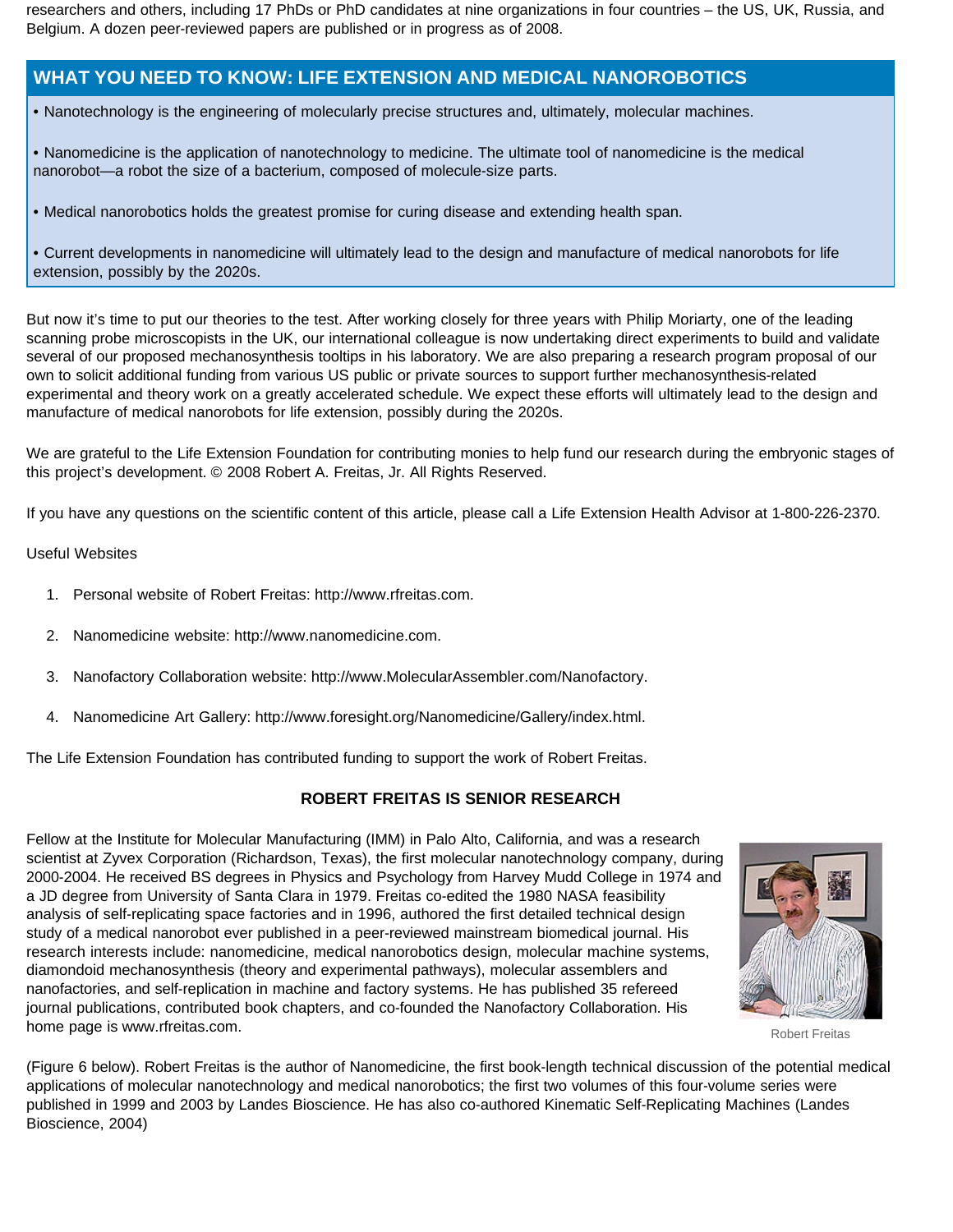

Figure 6: Nanomedicine Volume 1 : Basic **Capabilities** 



Nanomedicine Volume 2A : Biocompatibility Kinematic Self-Replicating Machines



#### **References**

1. First book on nanomedicine ever published: Freitas RA Jr. Nanomedicine, Volume I: Basic Capabilities. Georgetown, TX: Landes Bioscience; 1999. Also available at: http://www.nanomedicine.com/NMI.htm. Accessed October 15, 2008.

2. Freitas RA Jr. Nanomedicine, Volume IIA: Biocompatibility. Georgetown, TX: Landes Bioscience; 2003. Also available at: http://www.nanomedicine.com/NMIIA.htm. Accessed October 15, 2008.

3. First medical nanorobot design paper ever published: Freitas RA Jr. Exploratory Design in Medical Nanotechnology: A Mechanical Artificial Red Cell. Artif Cells Blood Substit Immobil Biotechnol. 1998;26:411-30. Also available at: http://www.foresight.org/Nanomedicine/Respirocytes.html. Accessed October 15, 2008.

4. Published design paper on the microbivores: Freitas RA Jr. Microbivores: Artificial Mechanical Phagocytes using Digest and Discharge Protocol. J Evol Technol. 2005 April;14:55-106. Also available at: http://www.jetpress.org/volume14/freitas.pdf. Accessed October 15, 2008.

5. First technical description of a cell repair nanorobot ever published: Freitas RA Jr. The ideal gene delivery vector: chromallocytes,

cell repair nanorobots for chromosome replacement therapy. J Evol Technol. 2007 June;16:1-97. Also available at: http://jetpress.org/v16/freitas.pdf. Accessed October 15, 2008.

6. Survey book on self-replication: Freitas RA Jr, Merkle RC. Kinematic Self-Replicating Machines. Georgetown, TX: Landes Bioscience; 2004. Also available at: http://www.MolecularAssembler.com/KSRM.htm. Accessed October 15, 2008.

7. Freitas RA Jr. Say Ah! The Sciences. 2000 July/August;40:26-31. Also available at: http://www.foresight.org/Nanomedicine/SayAh/index.html. Accessed October 15, 2008.

8. Freitas RA Jr. Death is an Outrage! Invited Lecture delivered at the Fifth Alcor Conference on Extreme Life Extension, November 16, 2002, Newport Beach, CA. Also available at: http://www.rfreitas.com/Nano/DeathIsAnOutrage.htm. Accessed October 15, 2008.

9. Freitas RA Jr. Nanomedicine. KurzweilAI.net. 2003 November 17. Also available at: http://www.kurzweilai.net/meme/frame. html?main=/articles/art0602.html. Accessed October 15, 2008.

All Contents Copyright © 1995-2010 Life Extension Foundation All rights reserved.



These statements have not been evaluated by the FDA. These products are not intended to diagnose, treat, cure or prevent any disease. The information provided on this site is for informational purposes only and is not intended as a substitute for advice from your physician or other health care professional or any information contained on or in any product label or packaging. You should not use the information on this site for diagnosis or treatment of any health problem or for prescription of any medication or other